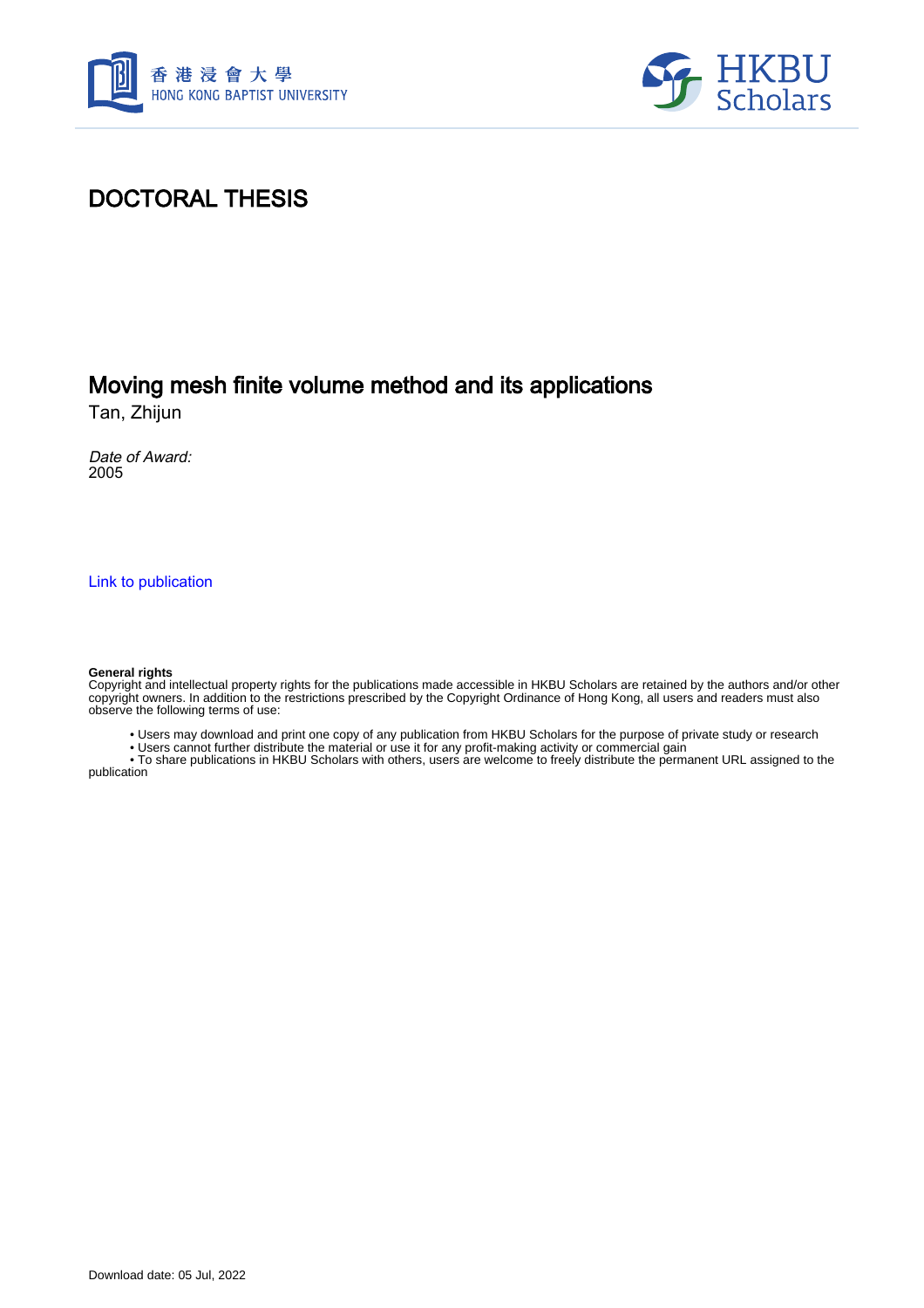# **Moving Mesh Finite Volume Method and its Applications**

### **TAN Zhijun**

A thesis submitted in partial fulfillment of the requirements for the degree of Doctor of Philosophy

Principal Supervisor: Prof. TANG Tao

Hong Kong Baptist University

February 2005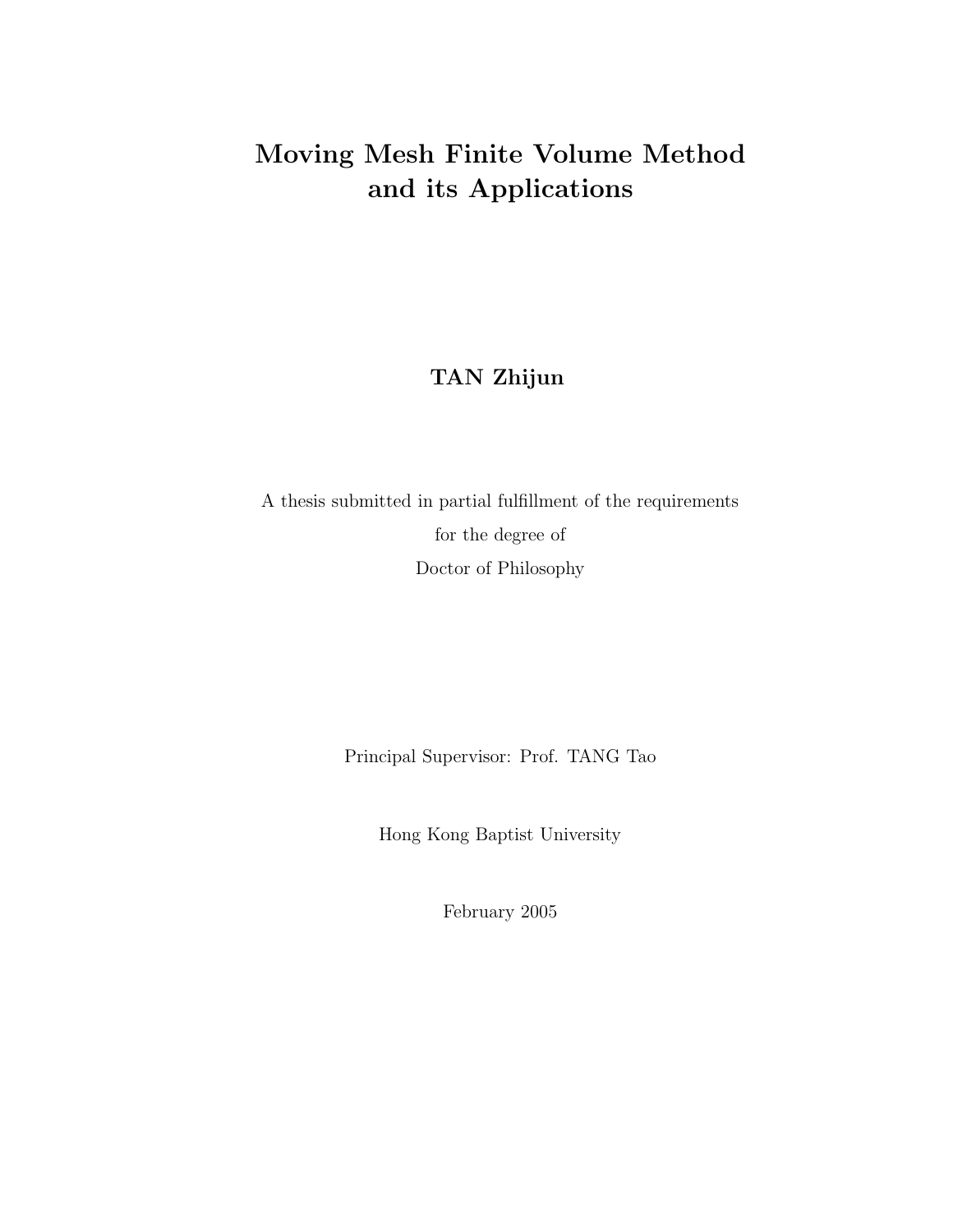## **Abstract**

Moving mesh method has become an important numerical tool for computing singular or nearly singular problems arising from a variety of physical and engineering areas. This thesis is mainly concerned with the application of moving mesh method to nonlinear conservation laws, convection-diffusion equations, phase-field equations and magneto-hydrodynamics (MHD) model problems.

Our moving mesh algorithm is an extension of Tang's recent work which focuses on hyperbolic conservation laws. We have written the underlying PDEs in the computational domain via a coordinate transformation, and then the transformed PDEs are solved in computational domain equipped with fixed uniform mesh. Effectiveness and robustness of the proposed algorithm are demonstrated by numerical experiments.

It is well known that the time steps associated with the moving mesh methods are proportional to the smallest mesh size in space in order to guarantee stability. Since the moving mesh method is useful for problems whose solutions are singular in fairly localized regions, it reduces the allowable time step only in small part of the solution domain. It is then natural to use locally varying time steps to enhance the efficiency of the moving mesh methods. We design an efficient local time stepping scheme for the nonlinear hyperbolic conservation laws and the convection-dominated problems.

Finally we apply moving mesh method to the phase-field equations and magnetohydrodynamics (MHD) model. Numerical results demonstrate the advantages of our moving mesh method in solving these problems.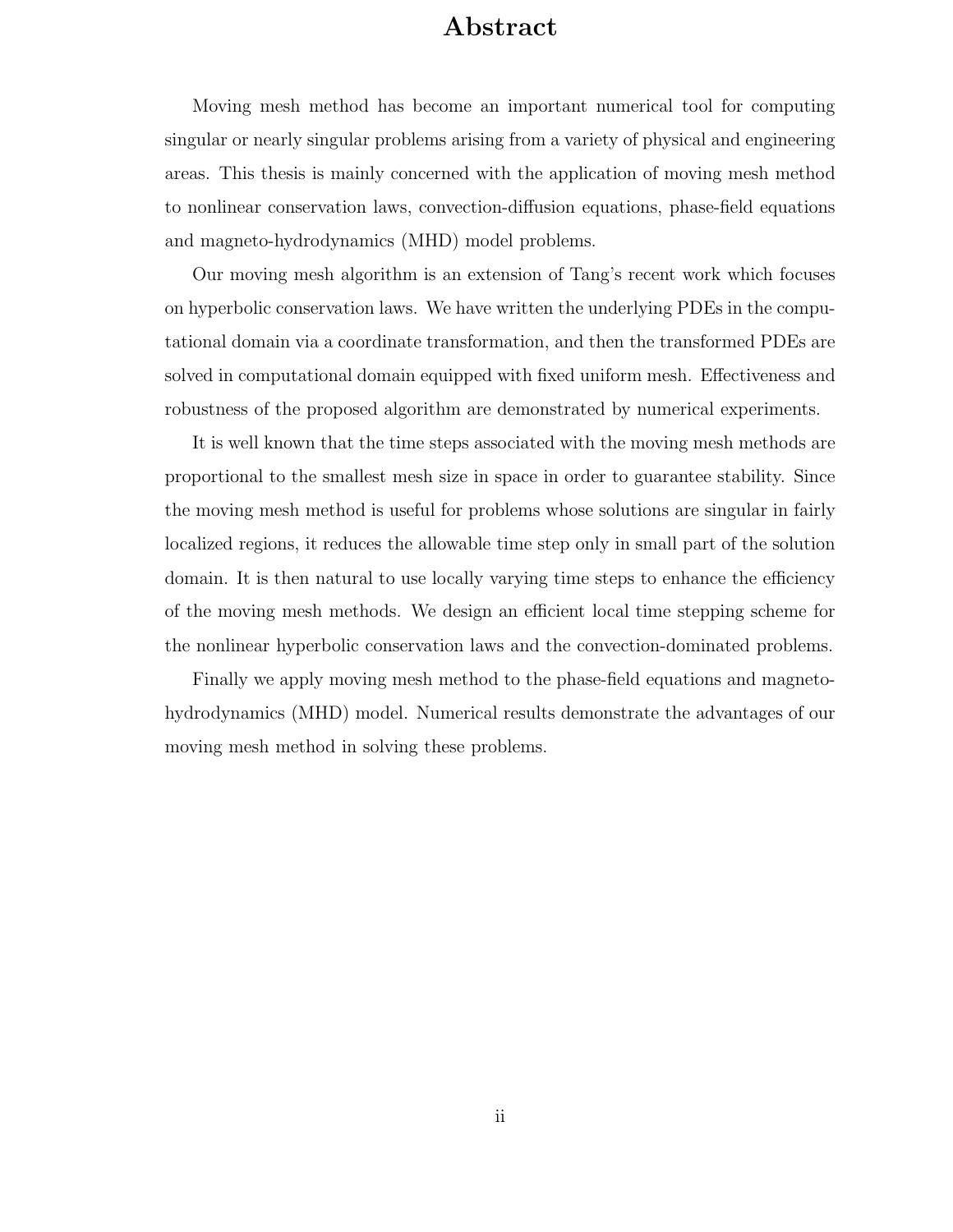# **Table of Contents**

| Declaration      |                          |                                                                        | $\mathbf{i}$    |  |
|------------------|--------------------------|------------------------------------------------------------------------|-----------------|--|
| Abstract         |                          |                                                                        |                 |  |
| Acknowledgements |                          |                                                                        |                 |  |
|                  | <b>Table of Contents</b> |                                                                        | iv              |  |
|                  | List of Figures          |                                                                        | vii             |  |
|                  | List of Tables           |                                                                        | $\mathbf x$     |  |
|                  |                          | Chapter 1 Introduction                                                 | 1               |  |
| 1.1              |                          | Brief Introduction to Adaptive Methods                                 | $\mathbf{1}$    |  |
| 1.2              |                          |                                                                        | $\overline{4}$  |  |
|                  |                          | Chapter 2 Conservation Laws and Finite Volume Methods                  | $6\phantom{1}6$ |  |
| 2.1              |                          | Conservation Laws                                                      | 6               |  |
|                  | 2.1.1                    | The Derivation of Conservation Laws                                    | 6               |  |
| 2.2              |                          |                                                                        | $8\,$           |  |
|                  | 2.2.1                    | Basic Ideas                                                            | 9               |  |
|                  | 2.2.2                    |                                                                        | 13              |  |
| 2.3              | High Resolution Methods  |                                                                        |                 |  |
|                  | 2.3.1                    | TVD (Total Variation Diminishing) $\ldots \ldots \ldots \ldots \ldots$ | 16              |  |
|                  | 2.3.2                    |                                                                        | 17              |  |
|                  | 2.3.3                    | ENO and WENO Reconstruction Schemes $\ldots \ldots \ldots$             | 18              |  |
| 2.4              |                          |                                                                        | 19              |  |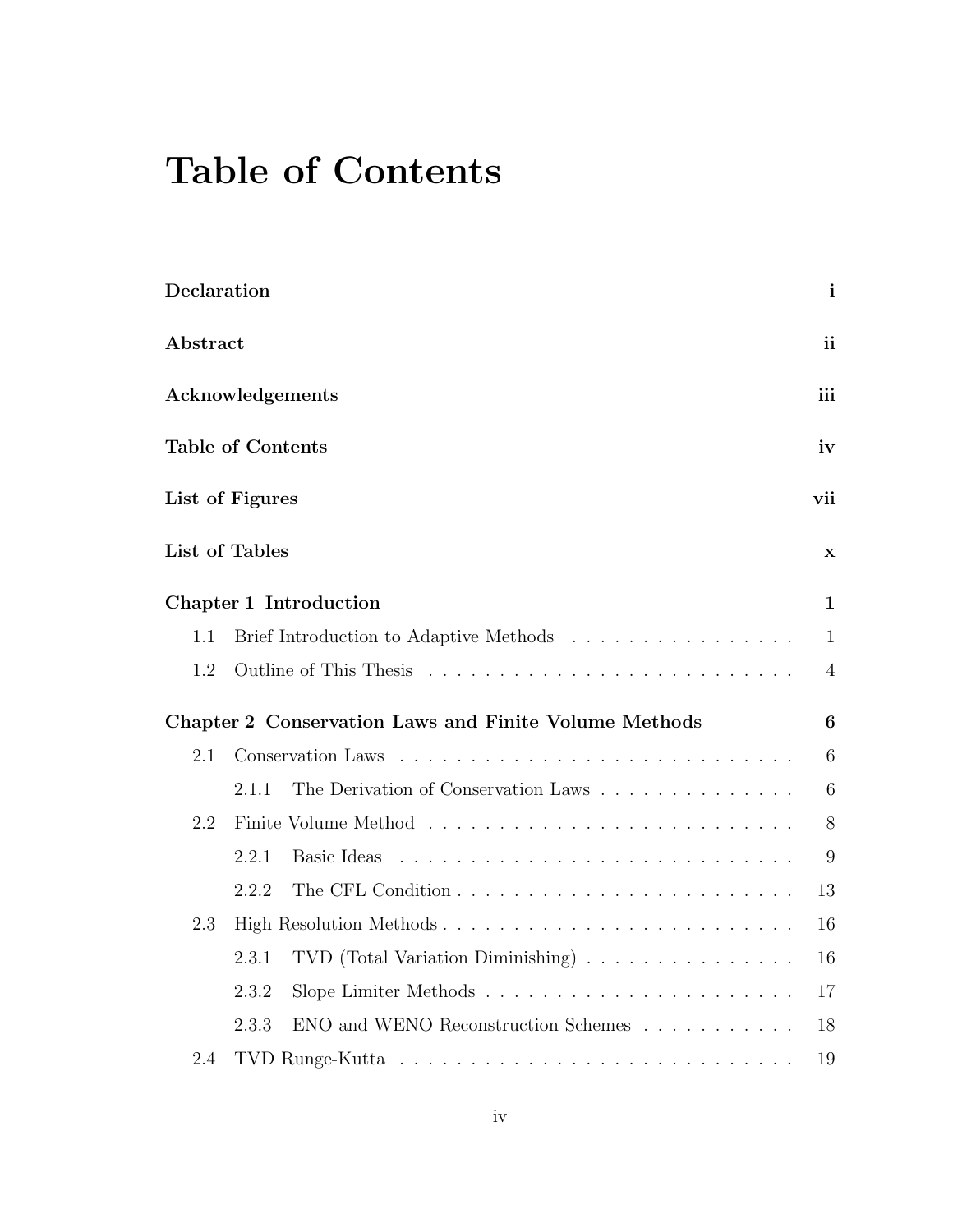|     | <b>Chapter 3 Moving Mesh Methods</b>                                                 | 22 |  |  |
|-----|--------------------------------------------------------------------------------------|----|--|--|
| 3.1 | Interpolation-free Moving Mesh Methods                                               | 23 |  |  |
|     | $EP$ and its Application $\ldots \ldots \ldots \ldots \ldots \ldots \ldots$<br>3.1.1 | 24 |  |  |
|     | 3.1.2                                                                                | 27 |  |  |
| 3.2 | Moving Mesh Method Using Interpolation                                               | 28 |  |  |
|     | One-dimensional Solution Interpolation<br>3.2.1                                      | 29 |  |  |
|     | Two-dimensional Solution Interpolation<br>3.2.2                                      | 31 |  |  |
|     | Algorithm for Moving Mesh Methods<br>3.2.3                                           | 32 |  |  |
| 3.3 |                                                                                      |    |  |  |
| 3.4 | 39                                                                                   |    |  |  |
| 3.5 | Some Theoretical Results of Moving Mesh Methods                                      | 44 |  |  |
|     | Chapter 4 Moving Mesh Method with Locally Varying Time Steps                         | 47 |  |  |
| 4.1 |                                                                                      | 48 |  |  |
| 4.2 | Numerical Experiments for 1D Problems                                                | 53 |  |  |
| 4.3 | 58<br>2D Local Time Stepping Scheme                                                  |    |  |  |
| 4.4 | Numerical Experiments for 2D Problems<br>60                                          |    |  |  |
| 4.5 | 66                                                                                   |    |  |  |
|     | Chapter 5 A Simple Moving Mesh Method for Phase-Field Equations                      | 70 |  |  |
| 5.1 | One-dimensional Phase-field Problems                                                 | 71 |  |  |
|     | 5.1.1                                                                                | 72 |  |  |
|     | 5.1.2                                                                                | 75 |  |  |
|     | 5.1.3                                                                                | 75 |  |  |
| 5.2 | Two-dimensional Phase-field Problems                                                 | 78 |  |  |
|     | 2D PDE Solvers<br>5.2.1                                                              | 79 |  |  |
|     | 5.2.2                                                                                | 82 |  |  |
| 5.3 |                                                                                      | 88 |  |  |
|     | Chapter 6 Moving Mesh Method for Resistive Magneto-Hydrodynamic                      |    |  |  |
|     | <b>PDE</b> Models                                                                    | 89 |  |  |
| 6.1 | The Equations of Magnetohydrodynamics                                                |    |  |  |
| 6.2 | The MHD Equations in $1D \ldots \ldots \ldots \ldots \ldots \ldots \ldots \ldots$    | 91 |  |  |